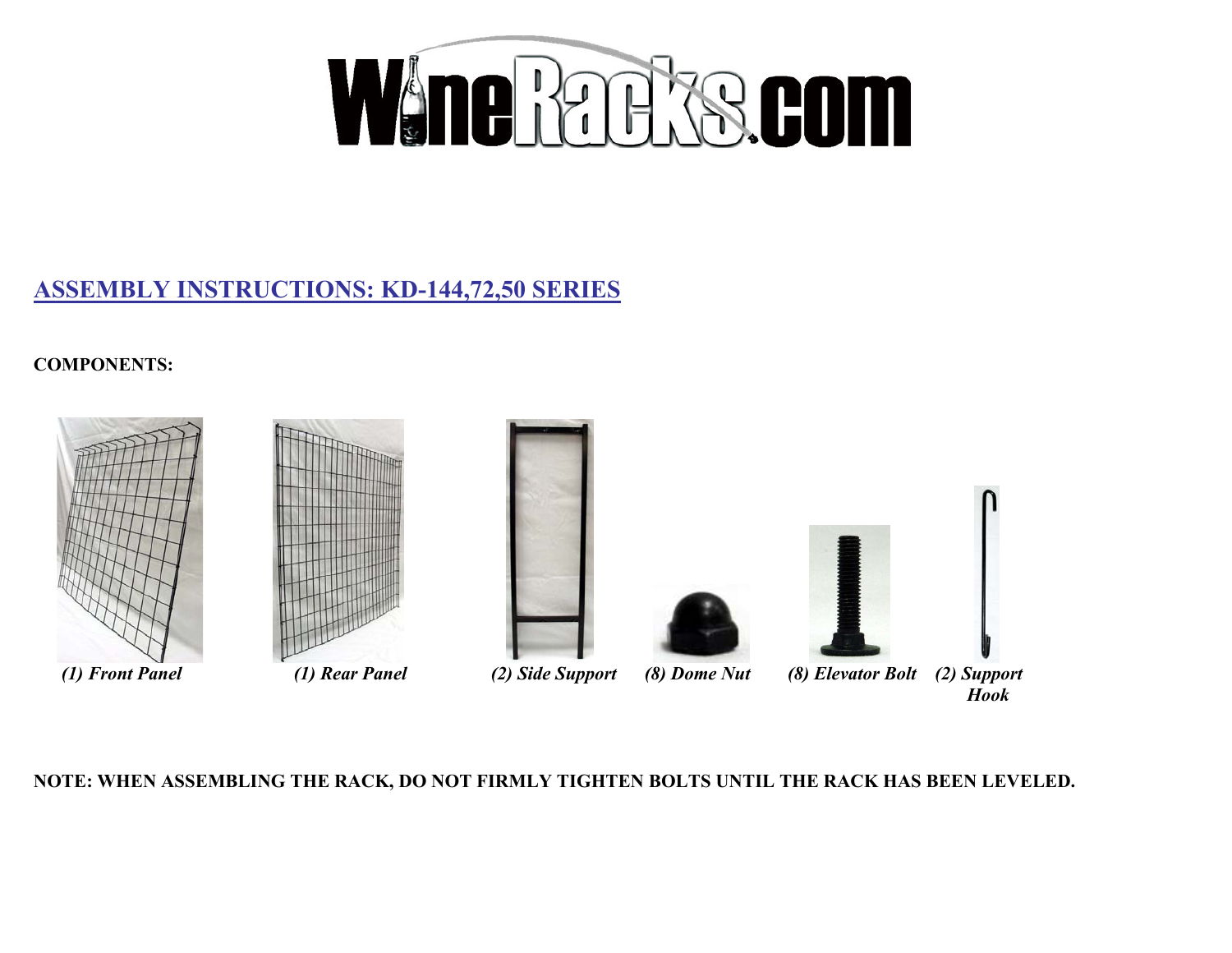

- 1. Locate the front panel and two side supports.
- 2. Place an elevator bolt through the side face of the front panel just below the second horizontal wire from the top. (Fig. 1)
- 3. Make sure the head of the elevator bolt is below the wire as shown. (Fig. 2)





- 4. Cover the treaded end of the elevator bolt with a dome nut, hand tight. (Fig. 3,4)
- 5. Repeat this procedure to connect the front panel to the bottom of the side supports for both sides.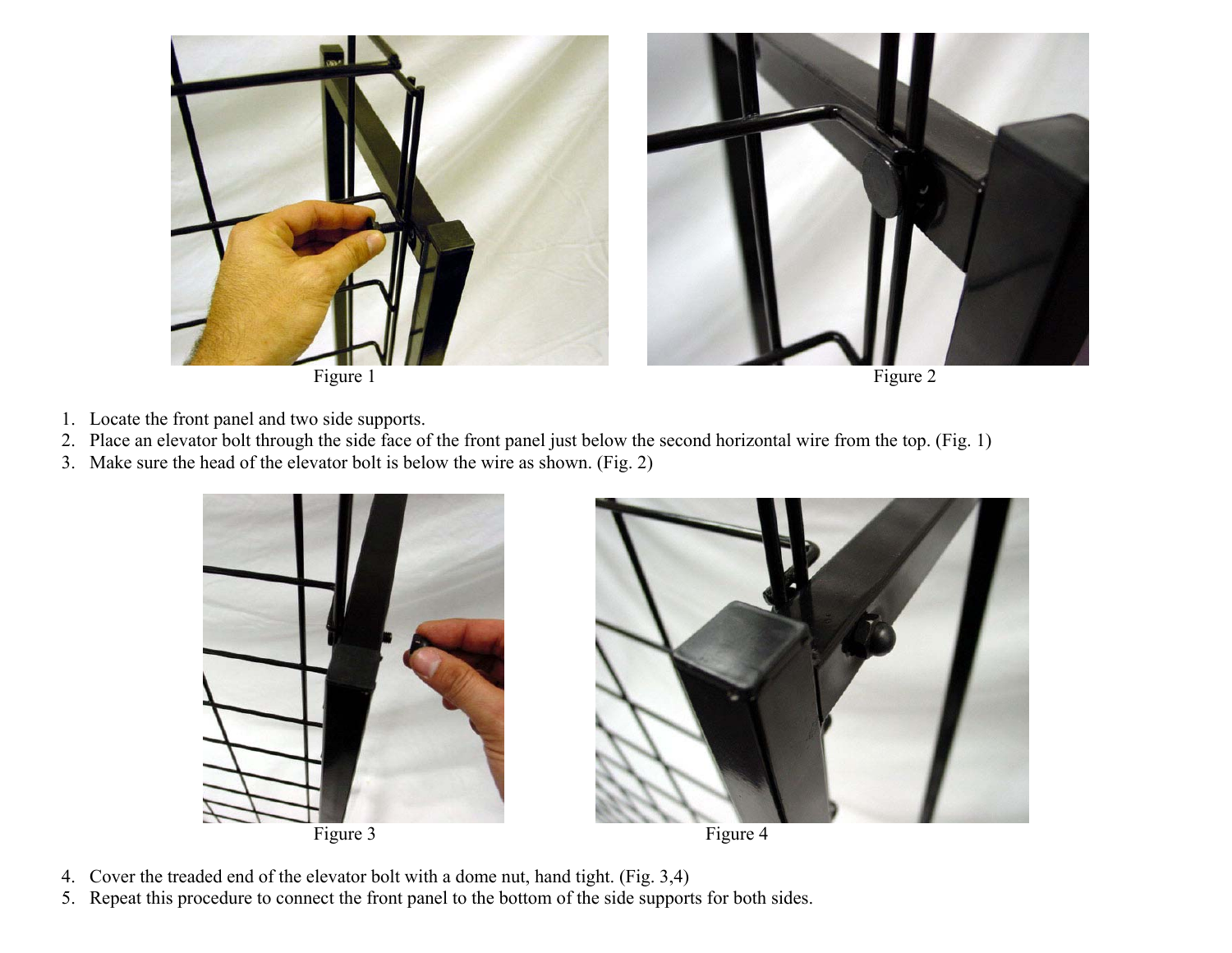

- 6. At this point the rack should look like the photo shown above. (Fig. 5)
- 7. Locate the rear panel and place an elevator bolt through the side face of the front panel just below the third horizontal wire from the top. (Fig. 6)
- 8. Attach all four elevator bolts in the same manner as the front panel.



- 9. After all of the bolts have been inserted and loosely covered with the dome nuts, level the rack on the floor. Once the rack has been leveled, tighten all of the dome nuts.
- 10. The rack should look like the photo above. (Fig. 7)